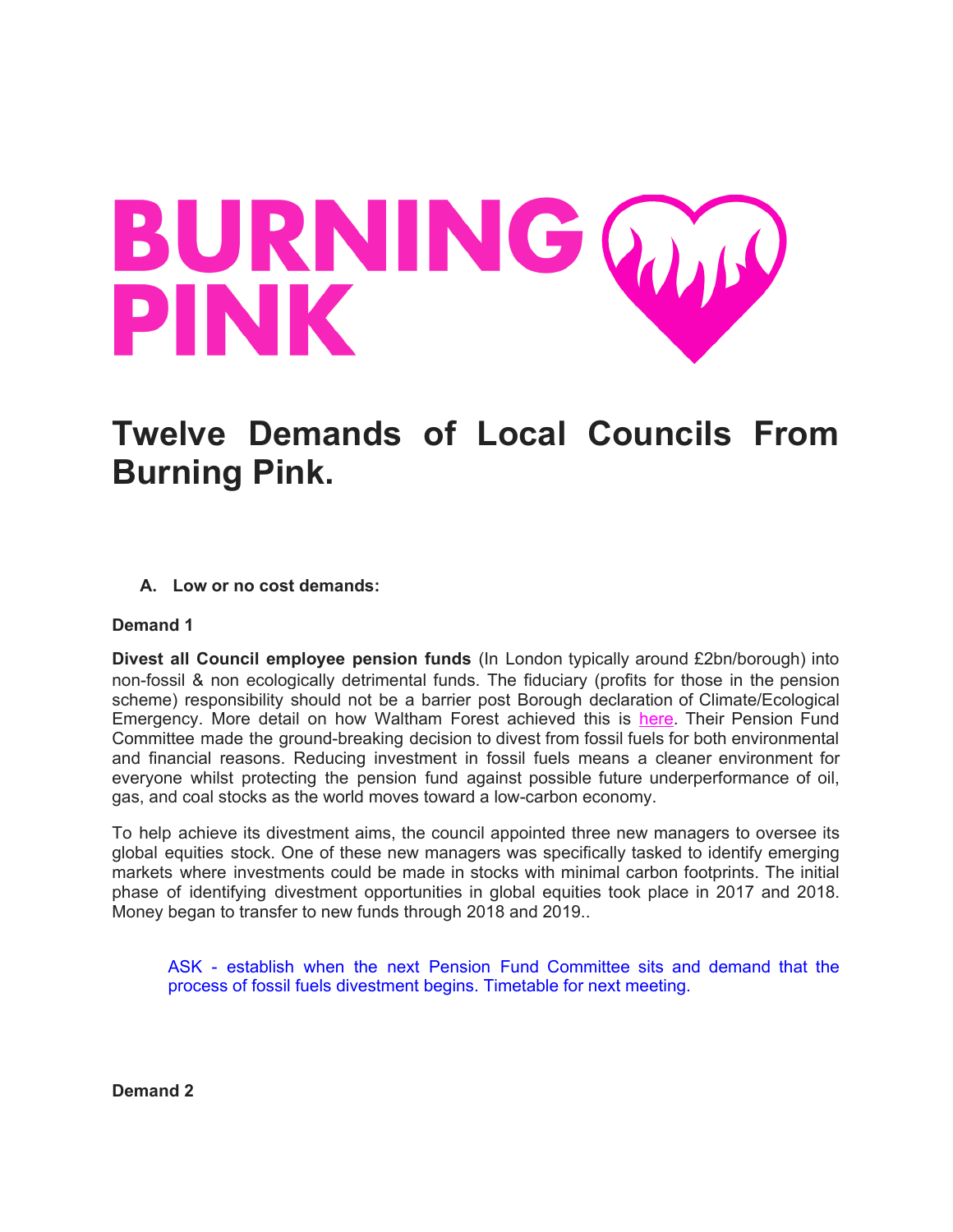Explore the potential to pool cross council or county energy budgets and fund renewable energy power production projects such as offsite wind & solar. Short term target: **switch to green tariffs for all electricity use across council buildings** and schools in the borough while this process takes place. Currently around 33% of UK energy is from renewable sources wind, solar, tidal. Sheffield City Council has recently committed to only buying green electricity which it says will not cost much more than its existing source and a good article is [here](https://www.energylivenews.com/2018/04/23/councils-are-slacking-on-switching-to-clean-energy-tariffs/) on benefits to local authorities in switching.

However, it is important that such a shift increases the amount of renewable energy produced, for example through a Power Purchase Agreement (PPA). A PPA is a long-term purchasing contract with a developer which gives the developer the necessary confidence to build renewable power plants. PPA's could also be used to support the development of community-owned energy schemes. The ethical consumer report suggests Good Energy and Ecotricity as the best utility companies to switch to.

ASK - contact 'Good Energy' &'Ecotricity' to get prices to transfer all council electricity to renewables and explore options for lower carbon gas. When the new contract comes up for renewal - (establish this from the procurement team) put forward the cost benefit case and commit to the switch. Within one month.

# **Demand 3**

'

Local planning & economic policy should **prioritise circular economy developments** rather than developments that lock boroughs into long term carbon pollution eg Edmonton Incinerator rebuild vs recycling plant and 100s of new jobs. Eg Require all taxis to be EVs through licensing - London is aiming for all taxis to be zero carbon by 2033.

ASK - Work with the regeneration and economic development team to look at future business type applications and to make a commitment to support lower impact developments. Introduce zero carbon taxis by 2030 - in line with climate emergency declaration - From 2021 [York](https://www.yorkmix.com/plan-to-turn-yorks-taxi-fleet-green-with-only-electric-or-hybrid-vehicles-allowed/) [w](https://www.yorkmix.com/plan-to-turn-yorks-taxi-fleet-green-with-only-electric-or-hybrid-vehicles-allowed/)ill only license electric or hybrid taxis. Next licensing committee will introduce changes in requirements.

# **Demand 4**

Ensure that **local planning policy aims to achieve carbon positive status**. Including water use, biodiversity additionally and scope for onsite use of biodigesters to recover energy from food waste. This is particularly relevant for housing development which should be going above regulations eg air source heat pumps, on site generation of power and rain water harvesting.

There is a strong precedent for local authorities taking a lead on emissions reductions in new homes. The National Planning Policy Framework (NPPF) in England requires local plans to "help to: shape places in ways that contribute to radical reductions in greenhouse gas emissions, minimise vulnerability and improve resilience…. and support renewable and low carbon energy and associated infrastructure"

Full detail [here](https://www.gov.uk/government/publications/national-planning-policy-framework--2) Section 19 of the Planning and Compulsory Purchase Act (2004), Section182 of the Planning Act (2008), the Planning and Energy Act (2008), and section 14 of the revised NPPF (2018) all empower Local Planning Authorities to enforce policies which reduce carbon emissions from new homes.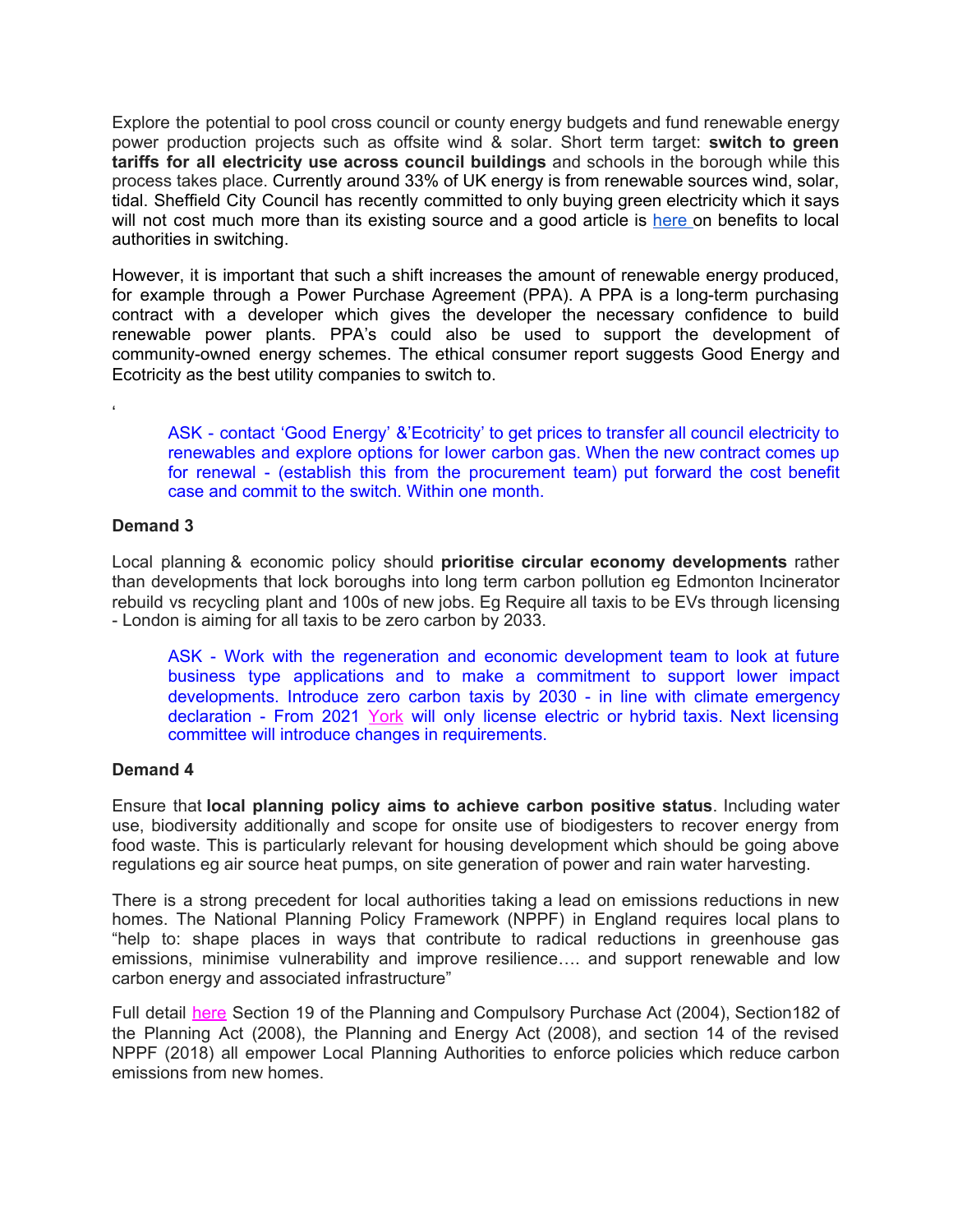ASK - review current housing development and demand that all should be at least Passivhaus zero carbon standard. With Passivhaus the building does the work, from super-high insulation to absolute air-tightness and harvesting the sun's energy through windows. See how [Norwich](https://www.theguardian.com/artanddesign/2019/jul/16/norwich-goldsmith-street-social-housing-green-design) and [York](https://www.theguardian.com/artanddesign/2020/oct/04/everest-zero-carbon-inside-yorks-green-home-revolution) are achieving this with council housing. Within three months.

### **B. Medium cost demands**

#### **Demand 5**

Update/fund current Borough **Climate (& Ecological) Emergency Plan** to deliver a net zero carbon borough by 2025/30 depending on declaration.

Minimum scope should be all council and school buildings (building heat/power/water/waste), transport services, waste services, procurement & land use. The plan should include full cost of implementation, job creation opportunities and a transparent tracker for Londoners to monitor progress.

The full scope of the Plan should include how to improve/restore/conserve existing ecological and biodiversity of the borough. In parallel, explore investment opportunities (private/Gov borrowing) to support homeowners to retrofit / climate proof their properties. [This](http://candocities.org/energy-and-carbon/haringey) is a good tool for London borough high level carbon/energy saving opportunities and a paper on the co-benefits of [reducing](https://www.imperial.ac.uk/media/imperial-college/grantham-institute/public/publications/briefing-papers/Co-benefits-of-climate-change-mitigation-in-the-UK.pdf) CO2 and free carbon management tool **[HERE](https://scattercities.com/).**

Align to Paris 1.5Deg C commitments for carbon budgeting using the tool developed by Manchester University [here](https://carbonbudget.manchester.ac.uk/reports/combined/). For example a district like Lewes for it to stay within a maximum cumulative carbon dioxide emissions budget of 2.6 million tonnes (MtCO2) for the period of 2020 to 2100. At 2017 CO2 emission levels, Lewes would use this entire budget within 7 years from 2020.To stay within the recommended carbon budget Lewes will, from 2020 onwards, need to achieve average mitigation rates of CO2 from energy of around -13.3% per year

ASK - commitment to update climate action plan, with short tem baseline and targets to align with Paris 1.5DEg C commitments. Within three months.

#### **Demand 6**

**Change Council fleet of vehicles to electric** at the next opportunity for fleet lease contract review, most council vehicles are leased and fund the necessary charging infrastructure.

Oxford City [Council](https://www.fleetnews.co.uk/fleet-management/case-studies/home/oxford-outlines-its-plan-to-be-uk-s-first-zero-emission-city) is doing interesting work in this space and has outlined its blueprint for a [zero-emission](https://www.fleetnews.co.uk/news/environment/2020/01/08/oxford-outlines-zero-emission-zone-plans) zone in the city centre by summer 2021 procuring a large number of electric vehicles and currently trialling an electric dust cart as well as innovative funding models around charging point infrastructure. They point out that they need to bring "carbon citizens" with them.

ASK - establish current contracts in place for fleet vehicles and look to transfer to electric the majority of vehicles. Explore trialling electric waste collection vehicles.

**Demand 7**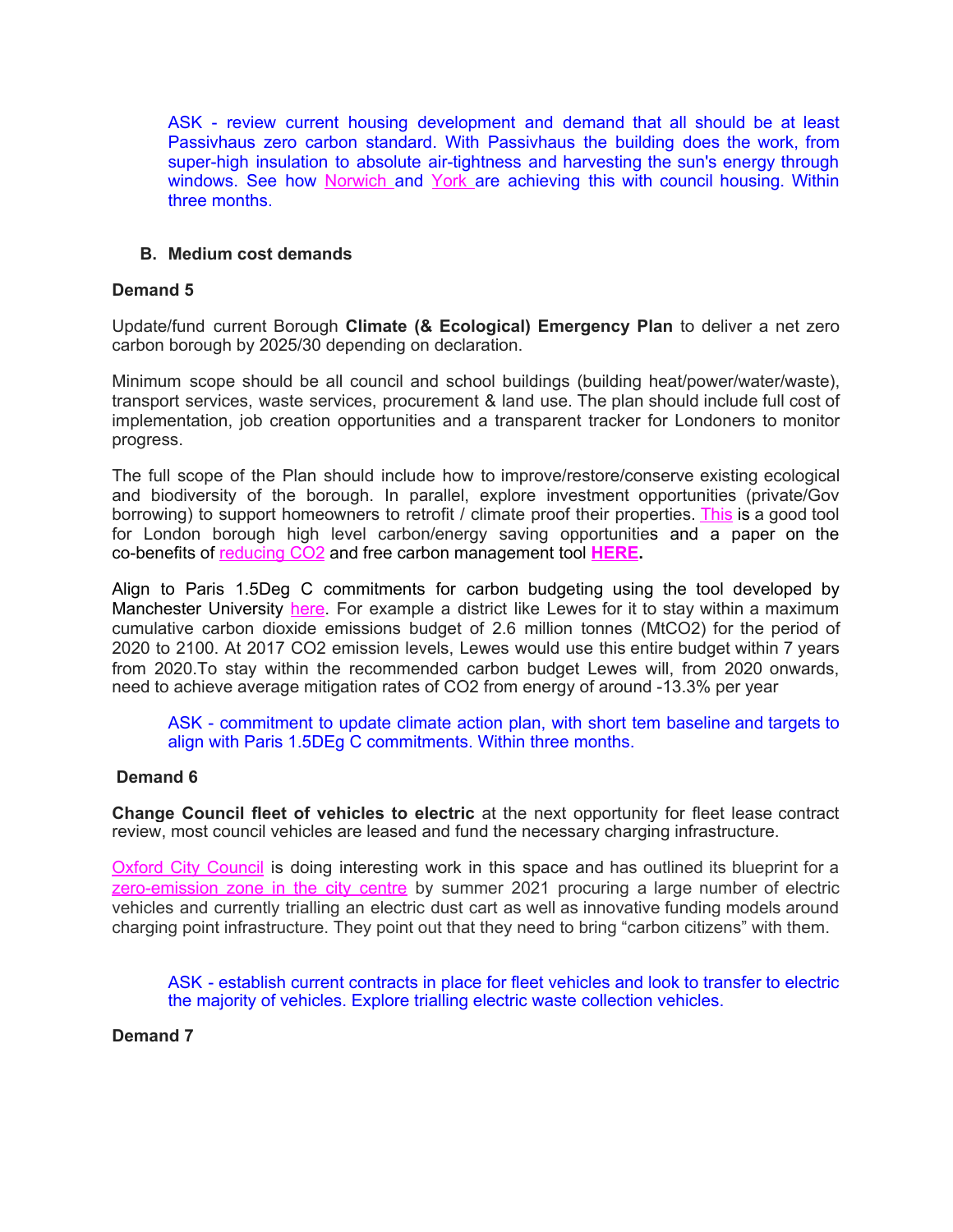**Integrate Blue/Green/Grey Urban infrastructure Projects** to make space/conserve rain water (Sustainable Urban Drainage SUDS) reduce flood risk, reduce the urban heat island effect, improve air quality and the local environment with associated jobs for the local community.

Prioritise those areas in the borough most at risk from flooding and with the poorest air quality (NOx emissions) [Sheffield](https://www.nigeldunnett.com/grey-to-green-2/) is doing excellent work in this area with Britain's largest inner city Greenest Street - a measure to tackle flooding while.

ASK - identify key flood risk & poor air quality locations, commit to blue green / SUDS solutions. Within three months.

#### **Demand 8**

**Establish a new Walking and Cycling body for the borough**, to support local delivery of excellent cycling and walking infrastructure and services - consider car free days or restrict through license plate sortition

ASK - Identify changes already carried out post COVID.

# **Demand 9**

**Fund mandated weekly food waste collections** for all residents of the Borough. Town halls will need to roll out food waste collections to millions more homes in England under Government plans to stop leftovers going to landfill. A recent [consultation](https://www.lep.co.uk/news/environment/food-waste-collections-could-be-coming-millions-more-homes-1400877) showed that if all local authorities provided food waste collections, 1.35 million tonnes more food waste would be picked up by 2029, cutting greenhouse gases from food rotting in landfill by an estimated 1.25 million tonnes a year, officials said. Project Drawdown identified food waste as one of the biggest contributors and opportunities for climate repair.

ASK - introduce waste food collection across the borough within three months.

#### **Demand 10**

**Ways for Boroughs to raise money** eg Workplace parking levy - Nottingham City Council has used powers to charge a levy for workplace parking, this could be extended to retail parks. The Centre for Cities together with the Joseph Rowntree Foundation has identified additional ways in which local authorities can raise money [here.](https://www.centreforcities.org/publication/funding-and-financing-inclusive-growth-in-cities/)

Local [government](https://www.thisismoney.co.uk/money/investing/article-8706735/What-local-authority-green-bonds.html) green bonds Investors can now buy bonds issued directly from the local council, called community munic[ip](https://www.thisismoney.co.uk/money/investing/article-8706735/What-local-authority-green-bonds.html)al investments, via an FCA-regulated investment platform.

**Political Demands**

**Demand 11**